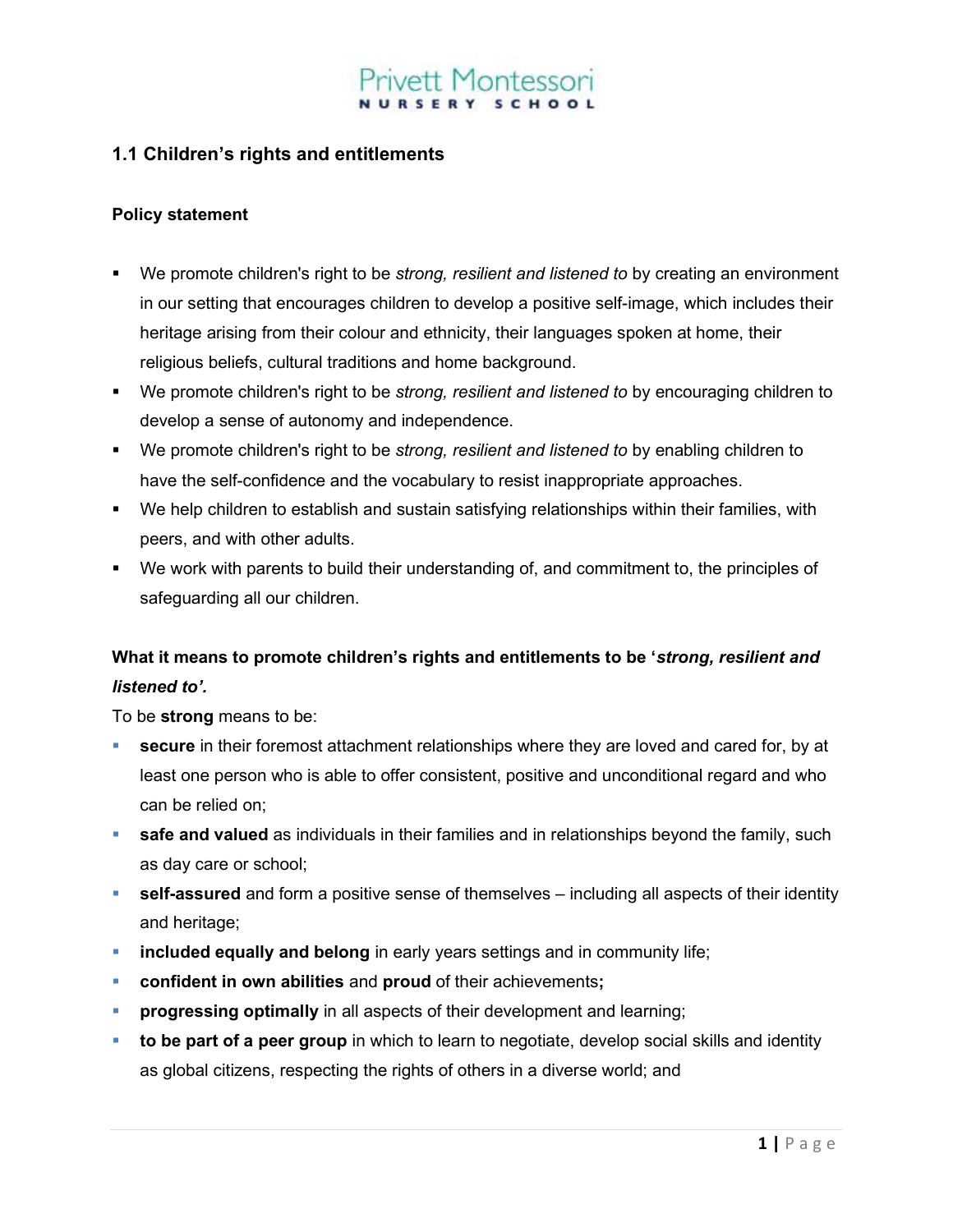# ivett Montessori

 able to participate and represent themselves in aspects of the day to day running of the nursery that affects them as well as aspects of key decisions that affect their lives.

To be resilient means to:

- be sure of their self-worth and dignity;
- $\blacksquare$  be able to be **assertive** and state their needs effectively;
- be able to **overcome** difficulties and problems;
- **be positive** in their outlook on life;
- $\blacksquare$  be able to **cope** with challenge and change;
- have a **sense of justice** towards self and others;
- to develop a sense of responsibility towards self and others; and
- to be able to represent themselves and others in key decision-making processes.

To be listened to means:

- adults who are close to children recognise their need and right to express and communicate their thoughts, feelings and ideas;
- adults who are close to children are able to tune in to their verbal, sign and body language in order to understand and interpret what is being expressed and communicated;
- **adults who are close to children are able to respond appropriately and, when required,** act upon their understanding of what children express and communicate and
- adults respect children's rights and facilitate children's participation and representation in imaginative and child centred ways in all aspects of the nursery.